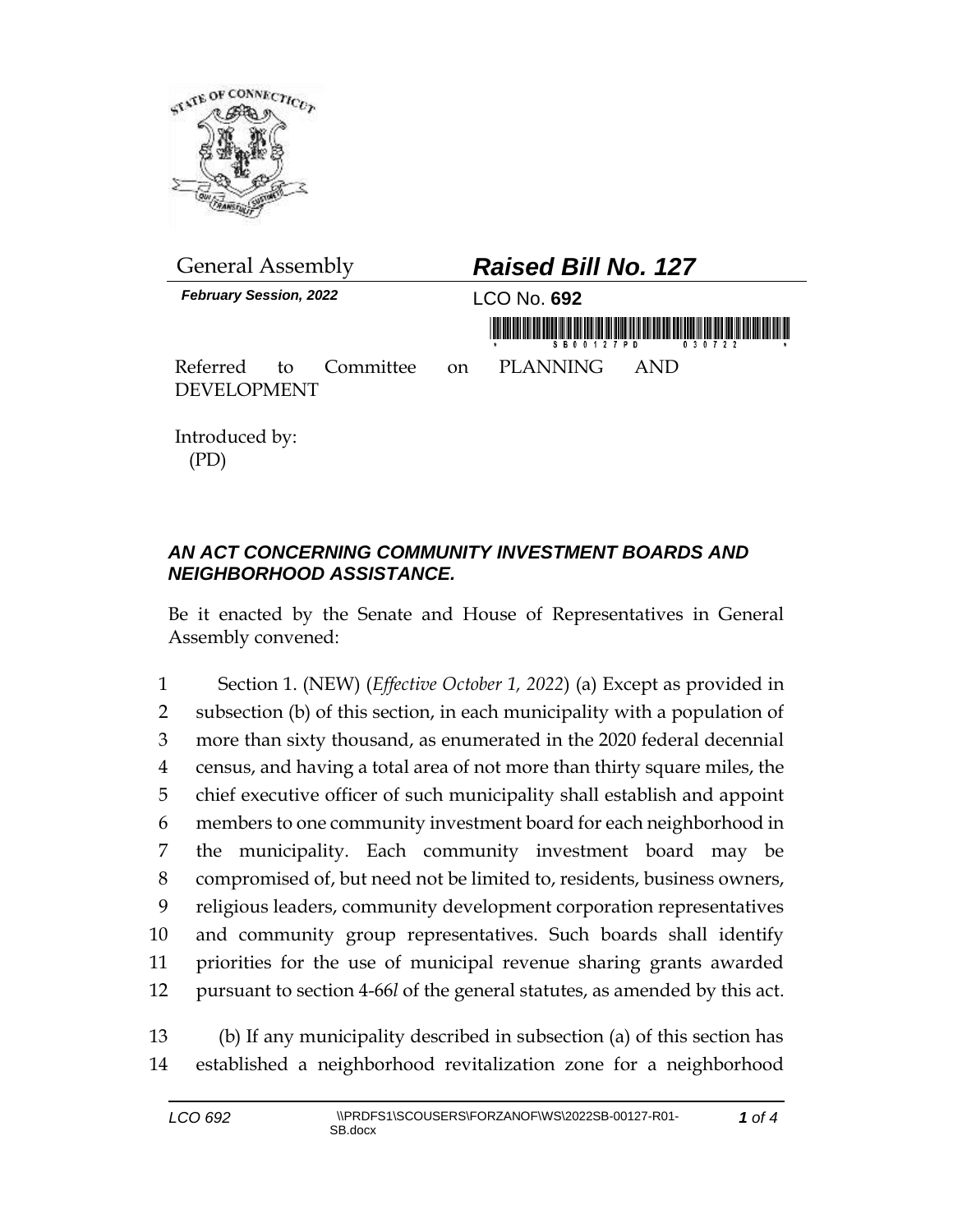pursuant to section 7-600 of the general statutes, the chief executive officer of such municipality shall designate the neighborhood revitalization zone committee of such neighborhood, as described in section 7-602 of the general statutes, as the community investment board for such neighborhood for the purposes of carrying out the provisions of such subsection.

 Sec. 2. Section 4-66*l* of the general statutes is amended by adding subsection (h) as follows (*Effective October 1, 2022*):

 (NEW) (h) On and after October 1, 2022, any municipal revenue sharing grant awarded pursuant to this section to a municipality whose chief executive officer has established or designated community investment boards pursuant to section 1 of this act may be expended by such municipalities as follows: (1) Thirty-five per cent of such grant on priorities identified by such community investment boards, (2) thirty- five per cent of such grant on priorities identified by the legislative body of the municipality, and (3) thirty per cent of such grant on priorities jointly agreed upon by such community investment boards and the legislative body of the municipality.

 Sec. 3. (NEW) (*Effective July 1, 2022*) (a) Not later than January 1, 2024, the Office of Policy and Management shall, within available appropriations, create and maintain an Internet web site to allow residents and organizations to submit proposals for solutions to problems specific to urban areas to the Office of Policy and Management.

 (b) If the Secretary of the Office of Policy and Management, or the secretary's designee, determines that a proposal submitted through the Internet web site created pursuant to subsection (a) of this subsection is viable, the secretary shall (1) identify a municipality or neighborhood in which to establish a pilot program to implement the proposal, (2) establish the pilot program in such municipality or neighborhood, (3) monitor the implementation of the pilot program, and (4) assess the results of the pilot program.

*of 4*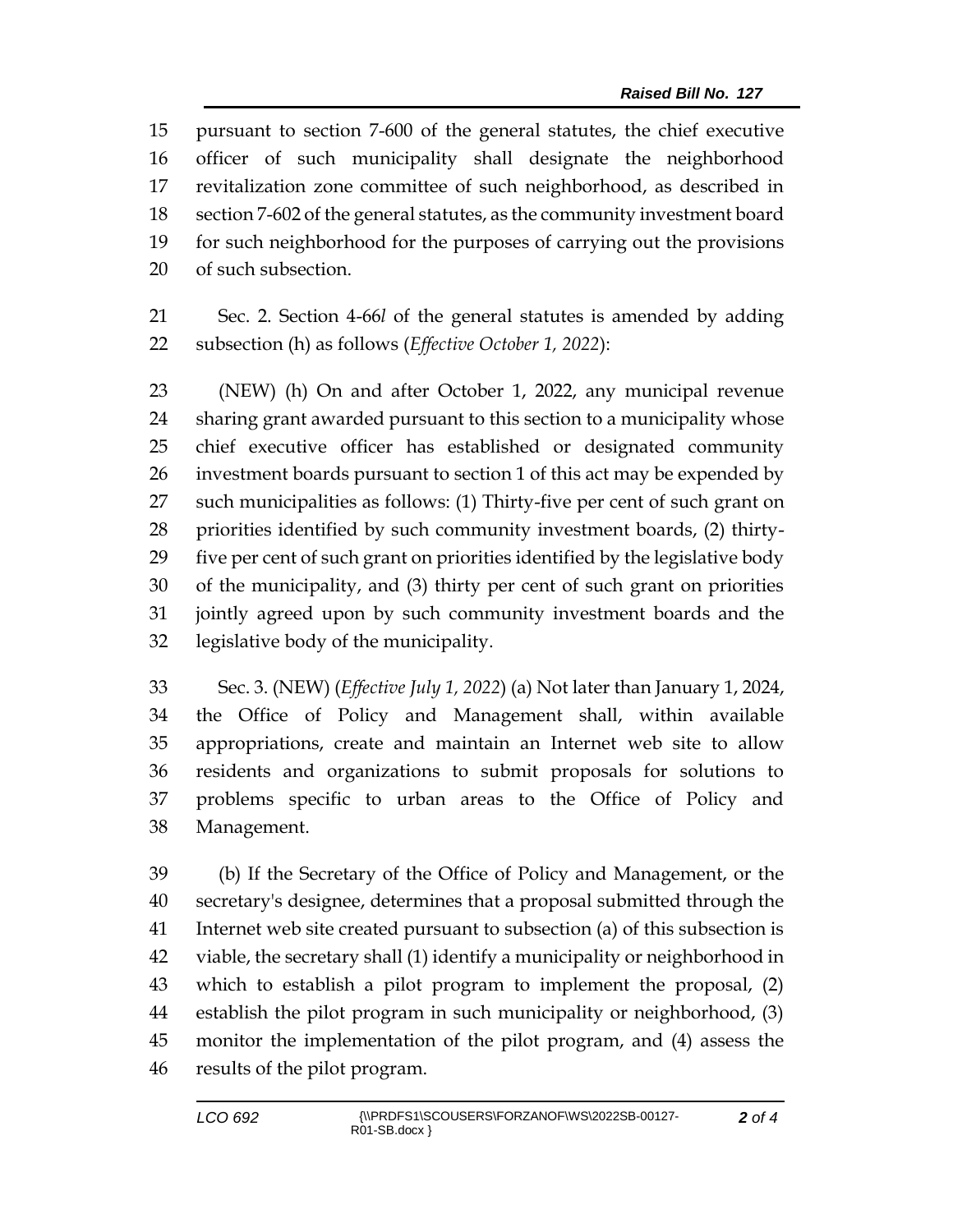| 47 | (c) The Office of Policy and Management shall, within available                            |  |  |
|----|--------------------------------------------------------------------------------------------|--|--|
| 48 | appropriations, provide a monetary award to each resident or                               |  |  |
| 49 | organization that submits a proposal through the Internet web site                         |  |  |
| 50 | created pursuant to subsection (a) of this section, if the secretary, or the               |  |  |
| 51 | secretary's designee, determines that a pilot program established to                       |  |  |
| 52 | implement the proposal was successful after assessing the results of the                   |  |  |
| 53 | pilot program pursuant to subsection (b) of this section.                                  |  |  |
| 54 | Sec. 4. ( <i>Effective July 1, 2022</i> ) (a) There is established a task force to         |  |  |
| 55 | study the (1) programs for which state funding is utilized by nonprofit                    |  |  |
| 56 | providers, and (2) requirements imposed on nonprofit providers by                          |  |  |
| 57 | state agencies and compliance with those requirements by nonprofit                         |  |  |
| 58 | providers.                                                                                 |  |  |
| 59 | (b) The task force shall consist of the following members:                                 |  |  |
| 60 | (1) Two appointed by the speaker of the House of Representatives;                          |  |  |
| 61 | (2) Two appointed by the president pro tempore of the Senate;                              |  |  |
| 62 | (3) Two appointed by the majority leader of the House of                                   |  |  |
| 63 | Representatives;                                                                           |  |  |
| 64 | (4) Two appointed by the majority leader of the Senate;                                    |  |  |
| 65 | (5) Two appointed by the minority leader of the House of                                   |  |  |
| 66 | Representatives; and                                                                       |  |  |
| 67 | (6) Two appointed by the minority leader of the Senate.                                    |  |  |
| 68 | (c) Any member of the task force appointed under subdivision (1),                          |  |  |
| 69 | $(2)$ , $(3)$ , $(4)$ , $(5)$ or $(6)$ of subsection $(b)$ of this section may be a member |  |  |
| 70 | of the General Assembly.                                                                   |  |  |
| 71 | (d) All appointments to the task force shall be made not later than                        |  |  |
| 72 | thirty days after the effective date of this section. Any vacancy shall be                 |  |  |

filled by the appointing authority.